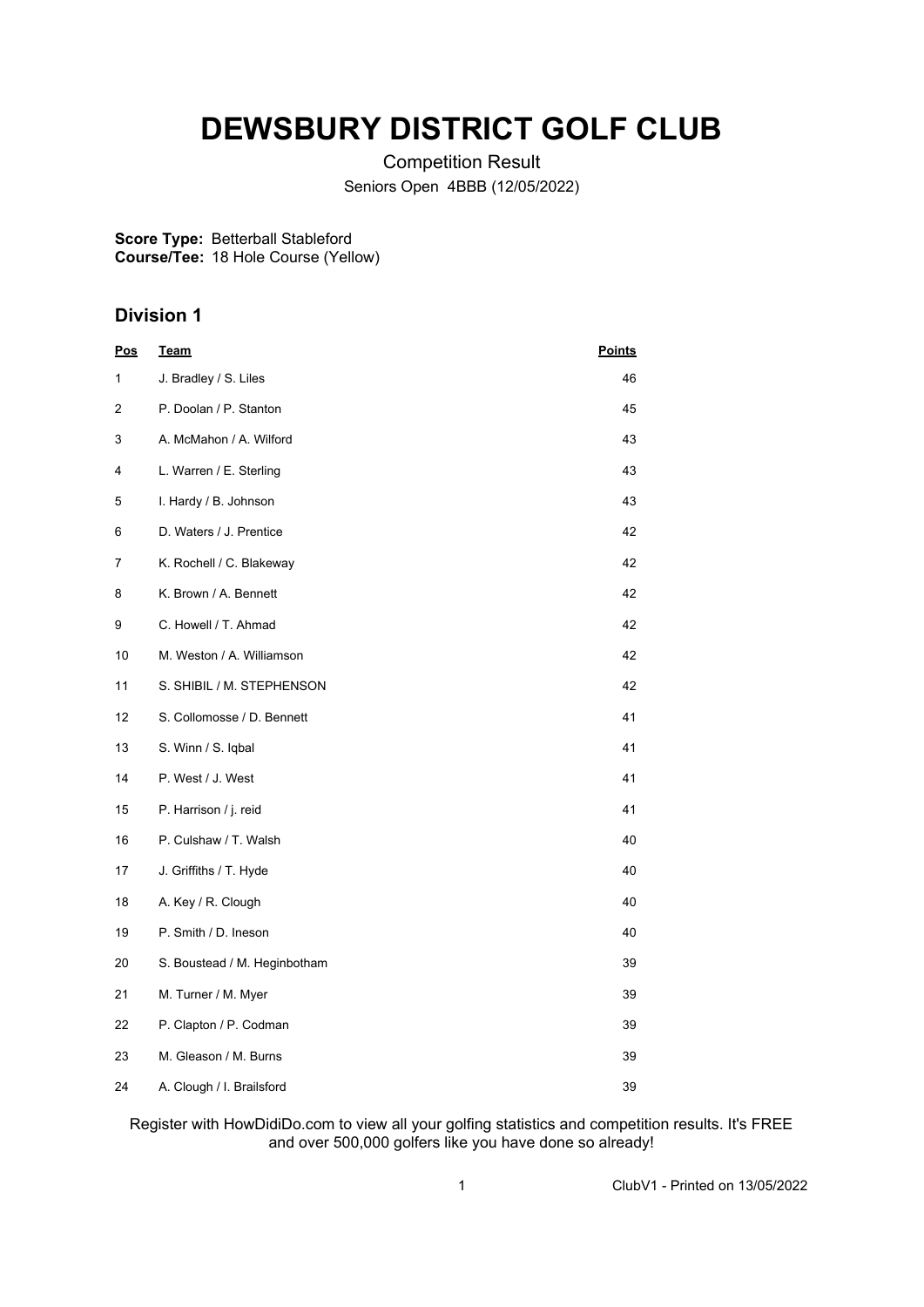**Score Type: Course/Tee:** Betterball Stableford 18 Hole Course (Yellow)

## **Division 1**

| <u>Pos</u> | <b>Team</b>                   | <b>Points</b> |
|------------|-------------------------------|---------------|
| 25         | K. Roebuck / M. Auty          | 39            |
| 26         | I. Price / S. Blakeley        | 39            |
| 27         | R. Pinder / P. Ellwood        | 38            |
| 28         | B. Consterdine / B. Wood      | 38            |
| 29         | P. LESKOVAC / A. Greenwood    | 38            |
| 30         | R. SMITH / S. PADGETT         | 38            |
| 31         | D. Sykes / I. Wood            | 38            |
| 32         | E. Walker / N. Walker         | 38            |
| 33         | P. Ramsden / R. Sands         | 38            |
| 34         | R. Towler / B. Foster         | 38            |
| 35         | D. BRACKENBURY / S. Mather    | 38            |
| 36         | J. Wozniak / A. Holmes        | 38            |
| 37         | D. Brooksbank / J. Brooksbank | 37            |
| 38         | J. Dutton / C. HAYHURST       | 37            |
| 39         | A. Akins / A. Woodcock        | 37            |
| 40         | J. Thorn / T. Hirst           | 37            |
| 41         | S. Grant / N. Lombard         | 37            |
| 42         | P. Leeming / M. Leadbeater    | 37            |
| 43         | R. Nunns / M. Charlesworth    | 37            |
| 44         | M. Eagle / D. Ellis           | 37            |
| 45         | G. McHugh / S. Hoyle          | 37            |
| 46         | R. Matthews / D. Gibson       | 37            |
| 47         | n. connolly / G. Robinson     | 36            |
| 48         | A. Kilkenny / P. Smith        | 36            |
| 49         | P. Burnell / S. Tabel         | 36            |
| 50         | I. Pearson / D. Delooze       | 36            |
| 51         | N. Ward / C. Adams            | 36            |

#### Register with HowDidiDo.com to view all your golfing statistics and competition results. It's FREE and over 500,000 golfers like you have done so already!